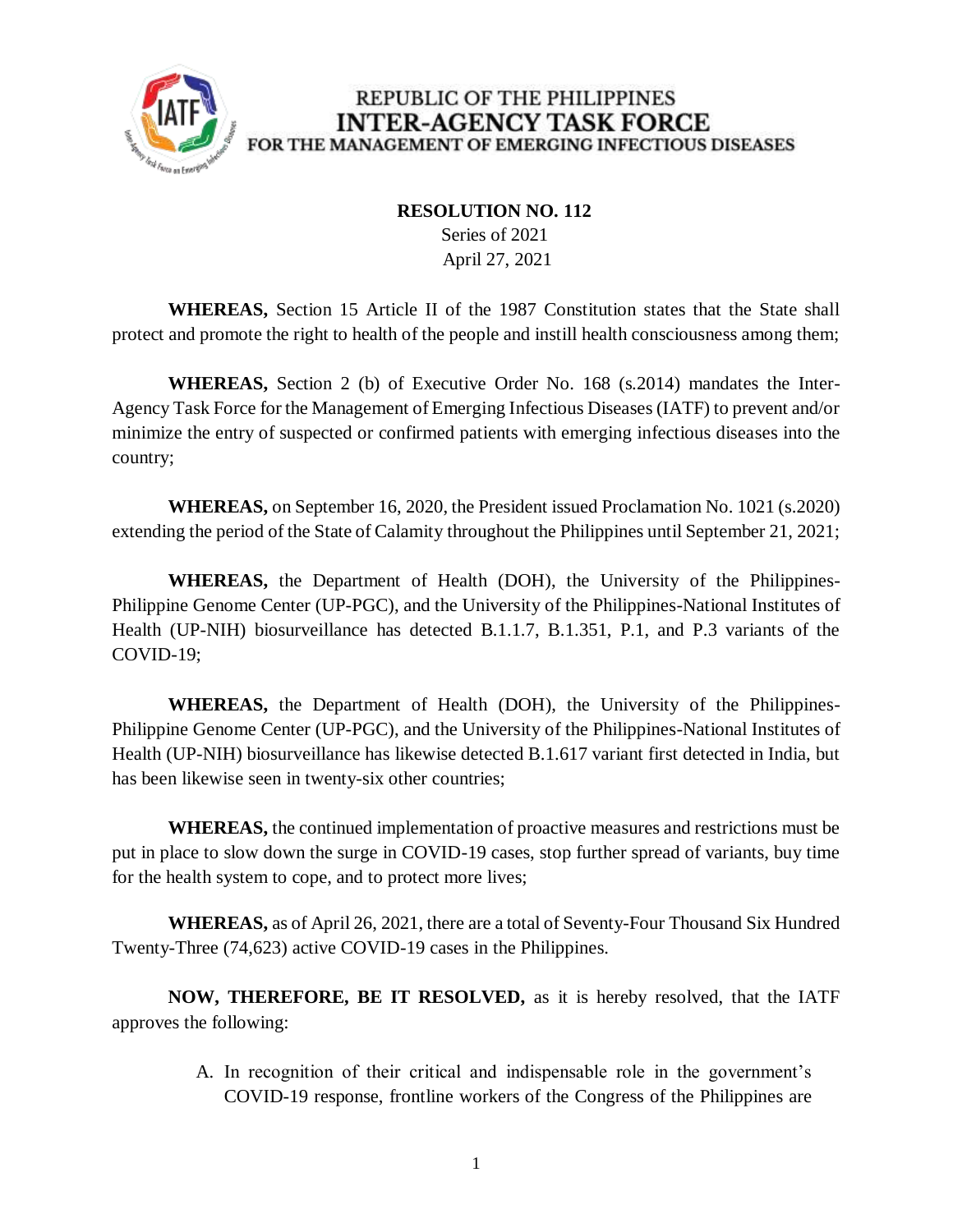

considered under Priority Group A4 of the National COVID-19 Vaccine Deployment Plan;

- B. As tribute to the workers under Priority Group A4 of the National COVID-19 Vaccine Deployment Plan, the IATF approves the request of the Department of Labor and Employment (DOLE) for 5,000 doses of COVID-19 vaccine for the symbolic inoculation of minimum wage earners and Overseas Filipino Workers in the said priority group on May 1, 2021. The DOLE shall create a masterlist to ensure equitable representation of the labor sector during said symbolic inoculation ceremony; and
- C. All travelers coming from India or those with travel history to India within the last fourteen (14) days preceding arrival shall be prohibited from entering the Philippines beginning 0001H of April 29, 2021, until May 14, 2021.

Passengers already in transit from the abovementioned country and all those who have been to the same within 14 days immediately preceding arrival to the Philippines, who arrive before 0001H of April 29, 2021, shall not be subject to the above restriction, but shall nevertheless be required to undergo stricter quarantine and testing protocols i.e. the observation of an absolute facilitybased 14-day quarantine period notwithstanding a negative Reverse Transcription - Polymerase Chain Reaction (RT-PCR) result.

Restrictions as to travelers coming from other countries that report the new variants may be imposed by the Office of the President upon the joint recommendation of the Department of Health and the Department of Foreign Affairs.

The Department of Transportation should ensure that airlines are directed not to allow the boarding of passengers entering the country pursuant to travel restrictions imposed by the Office of the President and IATF resolutions except if they are part of the repatriation efforts of the national government.

**RESOLVED FURTHER,** that the Chairperson and the Co-Chairperson shall be duly authorized to sign this Resolution for and on behalf of the Inter-Agency Task Force.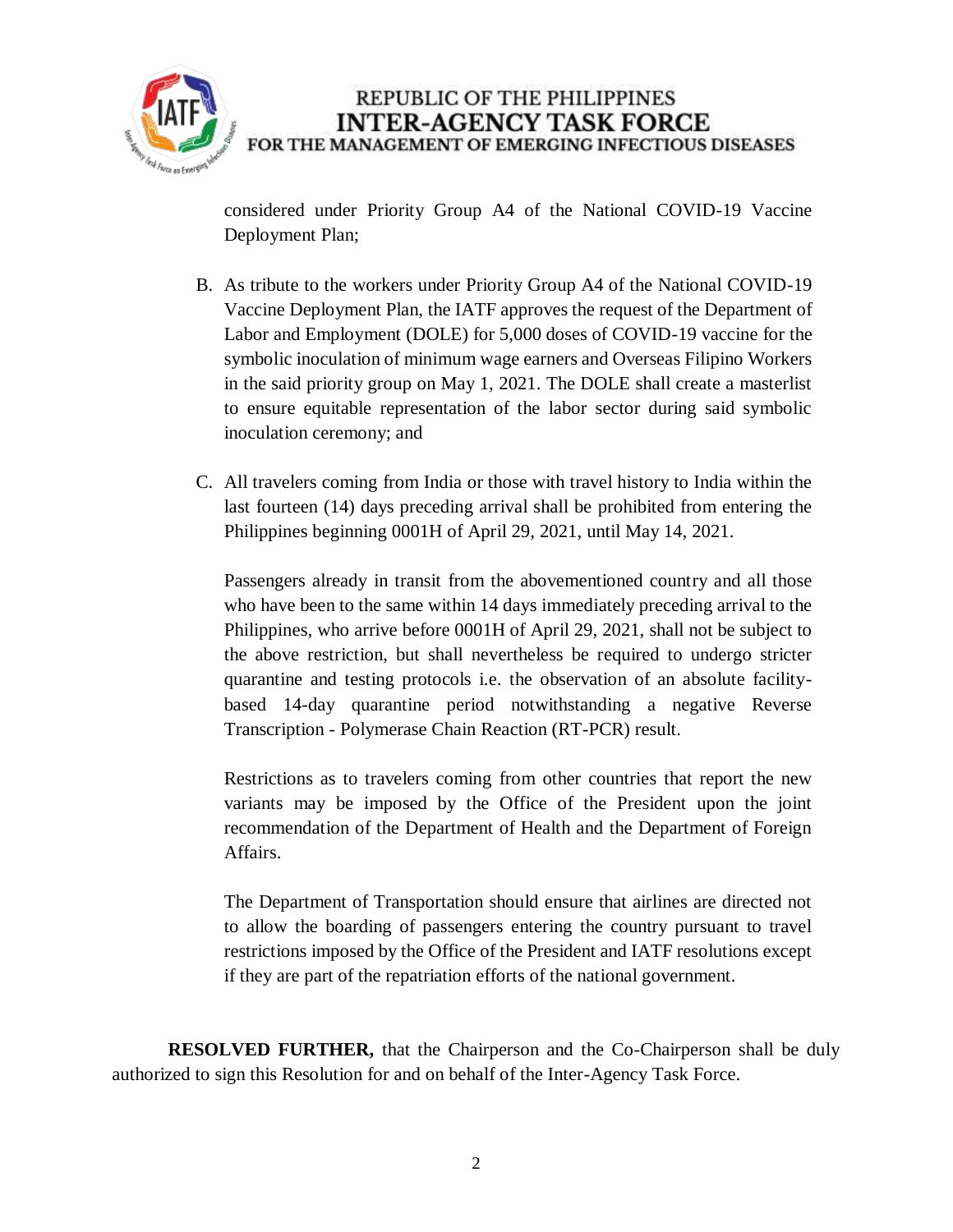

## REPUBLIC OF THE PHILIPPINES **INTER-AGENCY TASK FORCE** FOR THE MANAGEMENT OF EMERGING INFECTIOUS DISEASES

**APPROVED** during the 112th Inter-Agency Task Force Meeting, as reflected in the minutes of the meeting, held this April 27, 2021, via video conference**.**

**FIRECO T. DUQUE III** 

**Vecretary**, Department of Health IATF Chairperson